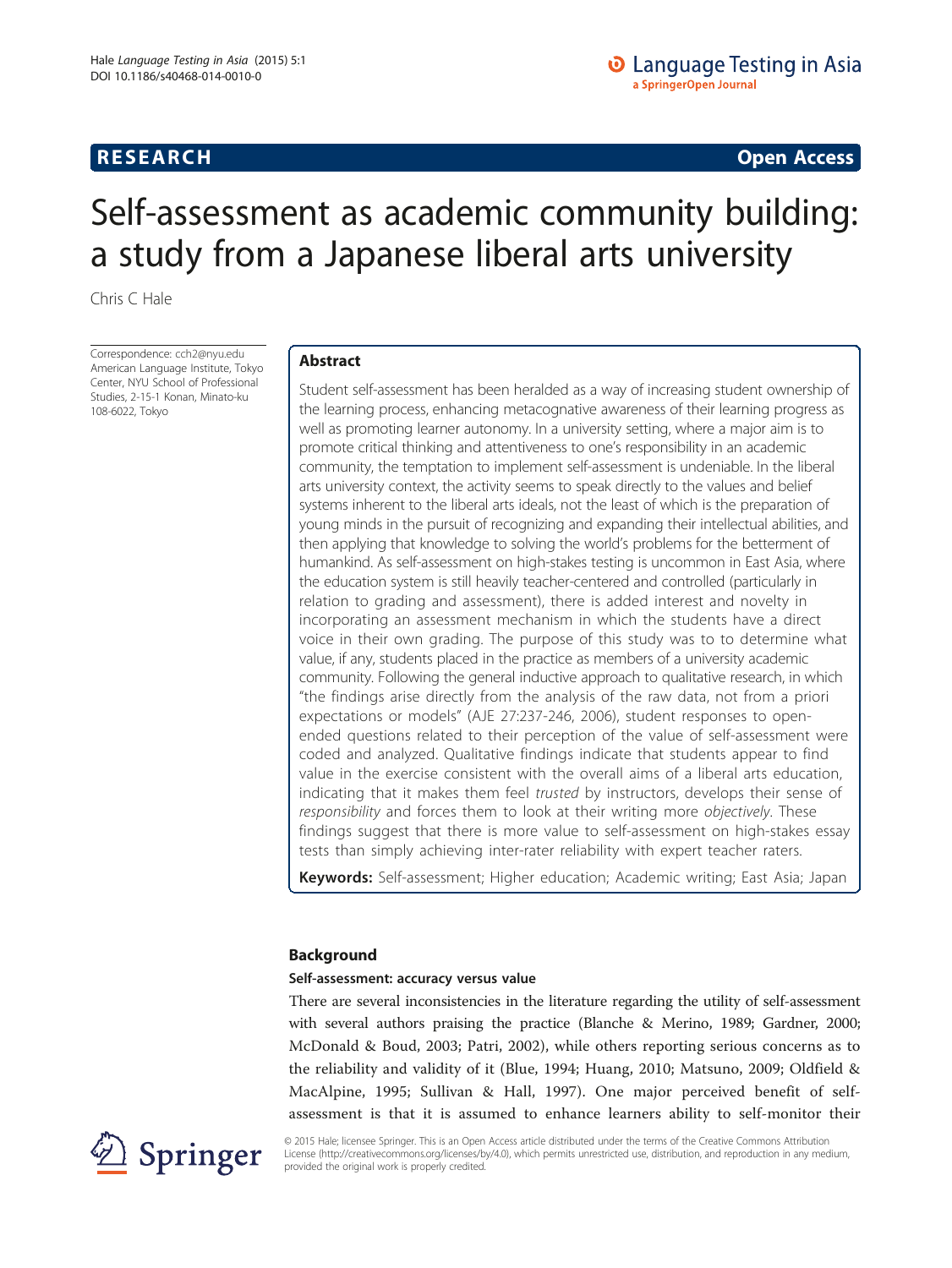learning, which leads to autonomy (Paris & Paris, [2001](#page-11-0)). The inherent subjectivity of self-assessment has led to questioning of its validity as a measure of student learning, particularly in relation to foreign language proficiency, and several studies have looked at ways of validating the process through attempts to correlate self-assessment scores and scores of other assessments, such as course grades, tests and teacher or expert ratings (Butler & Lee, [2010](#page-11-0)). Ross ([1998](#page-11-0)), looking at second-language assessment, performed a meta-analysis of validation studies and concluded that accuracy in selfassessment depended on the skill being evaluated, and found that writing was among the more difficult skills to self-assess reliably. In addition to variation of the skill under assessment, other researchers have found that other factors can influence the accuracy in self -assessment, such as the learners' proficiency level (Heilenman, [1990,](#page-11-0) Patri, [2002](#page-11-0)), second-language anxiety (MacIntyre et al. [1997](#page-11-0)), and motivation (Dornyei, [2001](#page-11-0)). Butler and Lee [\(2010](#page-11-0)) studied the effects of self-assessment on English language learners in South Korea and found that improvements in accuracy were only marginal over time, and that training in the process was critical, as well as providing sustained feedback to the self-assessors. One teacher in Sato's study reflected that if selfassessment were ever to be taken seriously by students and teachers, then it needed to be associated with formal grading, rather than remain an ungraded exercise.

Perhaps the most controversial aspect of self-assessment is that students appear under-qualified to accurately assess their own learning when compared to expert (teacher) raters.

Matsuno [\(2009](#page-11-0)) for instance, looking at Japanese learners on writing tests, used multifaceted Rasch measurement to find that self-assessors consistently under-rated themselves in comparison to teacher raters, while rating their peers more highly. It was speculated that this was perhaps a result of their Japanese cultural conditioning to appear individually modest while reverential to peers. Matsuno therefore conclude that self-assessment was less accurate and therefore less valuable than other assessments, such as teacher- and peer-assessment.

While there appears to be much evidence that student and teacher assessment rarely show high correlation, there is nonetheless a substantial body of literature promoting self-assessment for other reasons. Bedore and O'Sullivan [\(2011\)](#page-11-0), for instance, discuss the importance of "removing the instructor from the position of sole authority" (p. 13) while Blanche and Merino [\(1989\)](#page-11-0), in reviewing the literature on self-assessment, point out a number of studies addressing the increased learner motivation associated with including students in their own assessment. Similarly, Harris [\(1997\)](#page-11-0) and Gardner ([2000](#page-11-0)) highlight the relationship between self-assessment and increased learner motivation and autonomy. Sadler [\(1989\)](#page-11-0) suggests that learners can move beyond becoming consumers of education, and places them at the center of their learning. He encapsulates the pedagogical rationale for incorporating self-assessment in the formal grading process by emphasizing the metacognitive benefits inherent to the practice, while emphasizing the increased sense of community it promotes:

Providing guided but direct and authentic evaluative experience for students enables them to develop their evaluative knowledge, thereby bringing them within the guild of people who are able to determine quality using multiple criteria. It also enables transfer of some of the responsibility for making decisions from teacher to learner.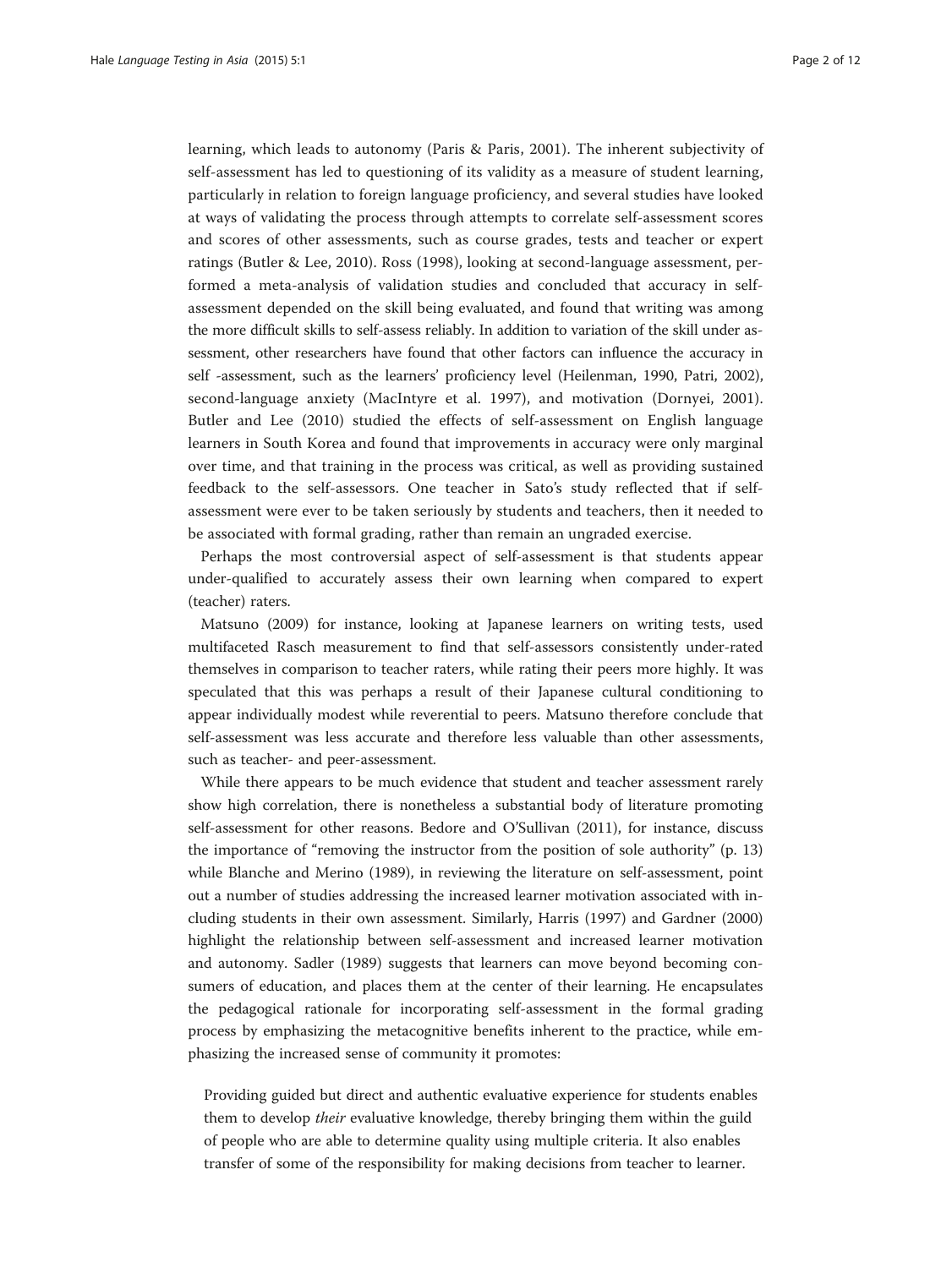In this way, students are gradually exposed to the full set of criteria and the rules for using them and so build up a body of evaluative knowledge. (p. 135)

Further adding importance to self-assessment, Hattie ([2008](#page-11-0)) conducted an extensive quantitative study of over 100 factors that influence student learning (from teacher quality to curriculum design) and found that the single most salient indicator of student learning was their ability to accurately self-assign grades. Even with such evidence of the efficacy of the practice, the reality is that while "teachers embrace the theoretical promise of selfassessment, few devote much time to its practice" (Hilgers et al. [2000,](#page-11-0) p. 9) indicating that, perhaps, the lack of accuracy in student-assessment outweighs the other pedagogical benefits.

However, Boud ([1990, 2000\)](#page-11-0) reminds us that assessment in higher education is often at odds with the purported values espoused by universities, and that self-assessment is one way to encourage critical thinking and responsibility—traits that will serve students well in their lives after graduation: "Assessment therefore needs to be seen as an indispensable accompaniment to lifelong learning. This means that it has to move from the exclusive domain of assessors into the hands of learners" (Boud, [2000](#page-11-0), p. 151). Boud ([1990](#page-11-0)) laments the lack of student participation in decision-making at universities claiming that there is an "unhealthy dominance of a situation where staff are always both an authority and in authority. The challenge is to find a place for significant student responsibility in this context" (p. 106). While all assessments need to in some way lead to learning, self-assessment of academic writing in particular can actually raise students' metacognative awareness of their own capabilities in ways that teacher-only assessment cannot.

Raider-Roth ([2005](#page-11-0)), while not explicitly addressing self-assessment, makes a compelling case for including students in decision-making processes that impact their lives. Like other student-centered theorists such as John Dewey ([1903](#page-11-0)), who likewise advocated for the promotion of democratic environments even within the formal institutional settings of schools, Raider-Roth [\(2005](#page-11-0)) implores educators to provide conditions where students feel safe enough to "challenge teachers' authority" (p. 34). Such environments allow students to be "dangerous and to take risks, to voice that which had not been said" before (p. 34). Empowering students, it would seem, can have a lasting influence on their lives long after they leave the college classroom. However, such a philosophy is not prominent in the Confucian-based education models of East Asia, including Japan (Marginson, [2011\)](#page-11-0). Therefore, introducing student-liberating pedagogies to East Asian contexts may be met with confusion or resistance, at least initially, even at a Japanese liberal arts university based on the western model that promotes developing "adventurous minds capable of critical thinking and sensitivity to questions of meaning and value" (Citation removed for blind review.)

Much of the research in self-assessment uses student self-reporting on reflective-type diagnostic questionnaires (such as a series of "can do" statements) in order to ascertain perceived student competence (e.g. Blanche & Merino, [1989](#page-11-0); Harris, [1997;](#page-11-0) Heilenman, [1990](#page-11-0)). These questionnaire responses are then compared to teacher evaluations of the students. The fundamental problem with such a system is that it is far too broad. It attempts to address overall student competence, often across skill areas, using different rating rubrics (e.g. a formalized scoring rubric for the teachers that is used in grading,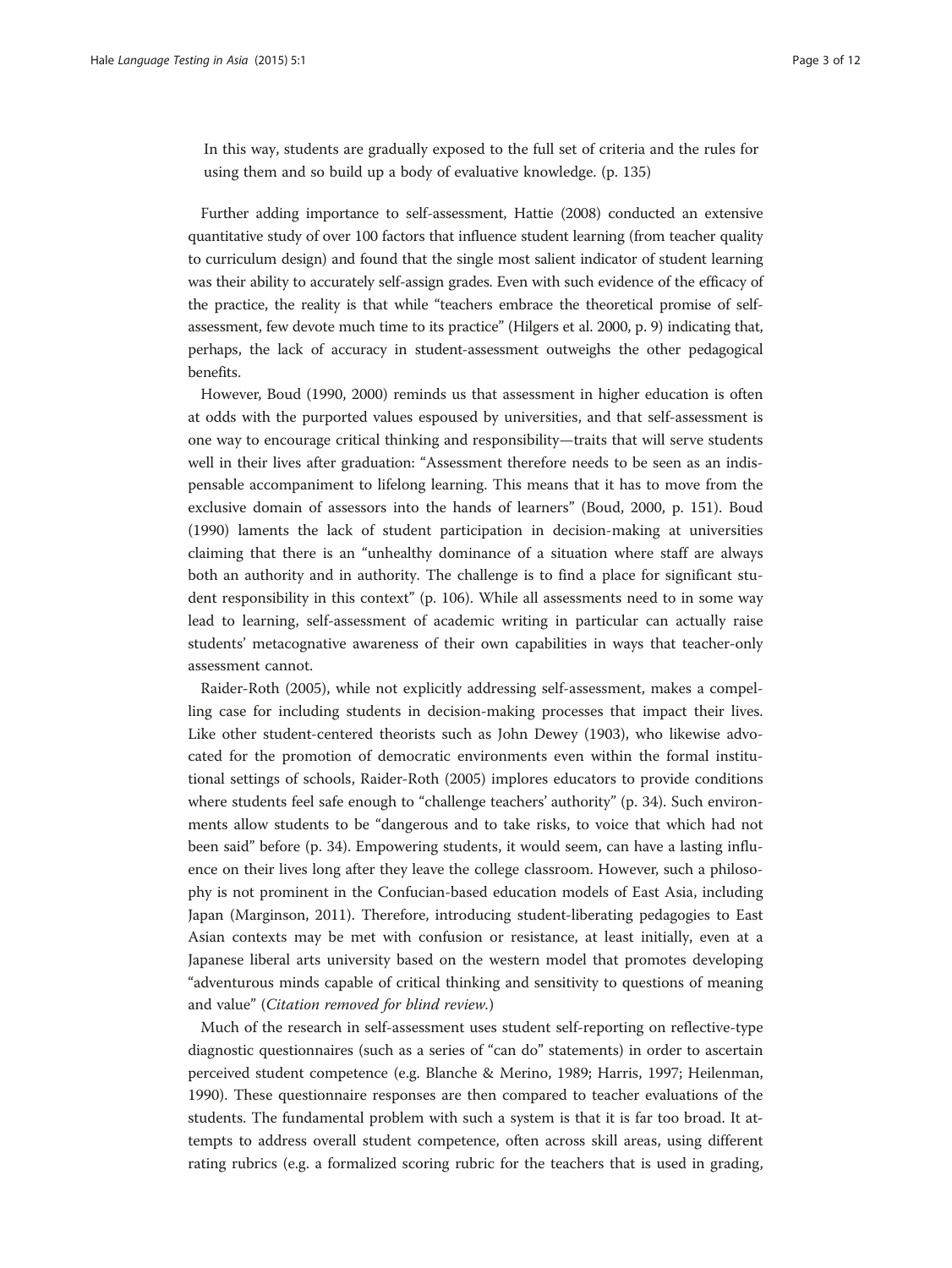and a reflective one for the students that is not.) Butler & Lee [\(2010\)](#page-11-0), did not look at graded self-assessments, while Matsuno [\(2009](#page-11-0)), who did in fact look at self-assessment on graded tasks, used a "simplified" version of a teacher-rating rubric because it was believed that students were too inexperienced to effectively apply the same rubric teachers use. This two-tier system of assessment may indicate to students that there is one grading procedure for teachers that is "real," and another one for students that is not. The current study overcomes this limitation in that both student self-raters and expert-raters utilized the exact same points-based grading rubric in order to assign scores to four timed essay tests over the course of two ten-week terms. Reflective questionnaires here were used to elicit student reactions to the self-assessment process, not to self-assess their own perceived writing proficiency.

#### Method

This study involved advanced-level second language learners of English in the assessment of four high-stakes writing tests over two terms: two mid-terms and two finals. Combined, these assessments accounted for ten-percent of students' final course grade per term.

#### Participants

Participants in the study were freshman university students at a selective, private university in Japan. The university followed the American liberal arts model, in that students did not declare their major until their junior year, and much of the curriculum consisted of humanities courses. All freshman students at the university enroll in a semi-intensive English language program designed to prepare them for university content courses taught in English, as well as to acclimate them to a western, liberal-arts style of education very much unlike the traditional, exam-oriented traditional education they experienced in their secondary schools. The 100 students were divided into four classes of approximately 20 students each. Students' English proficiency level was considered "advanced" according to placement score results prior to entering the university. Their average paper-based TOEFL Test score (Test of English as a Foreign Language) was 580. Participants took two terms (ten-weeks each) of semi-intensive English language courses totaling five contact hours per-week. The course from which the data was collected was an academic writing course totaling three contact hours per-week, per-term. The course consisted of presenting academic writing as a genre, placing emphasis on strong thesis statement creation, evaluation of sources, and logical essay development. Students produced two fully referenced essays per term, and took two timed essay tests in which students were given a prompt and required to take a position and argue that position making reference to course readings as well as their own original supporting examples. Prior to this course, students had no experience with academic writing of this nature (in English or Japanese). The participants were approximately 65% female.

#### Self-assessment procedure

Prior assessment procedures consisted of two teacher-raters blindly rating each essay test on a 15-point scale allotting 10 possible points for writing content, and the other 5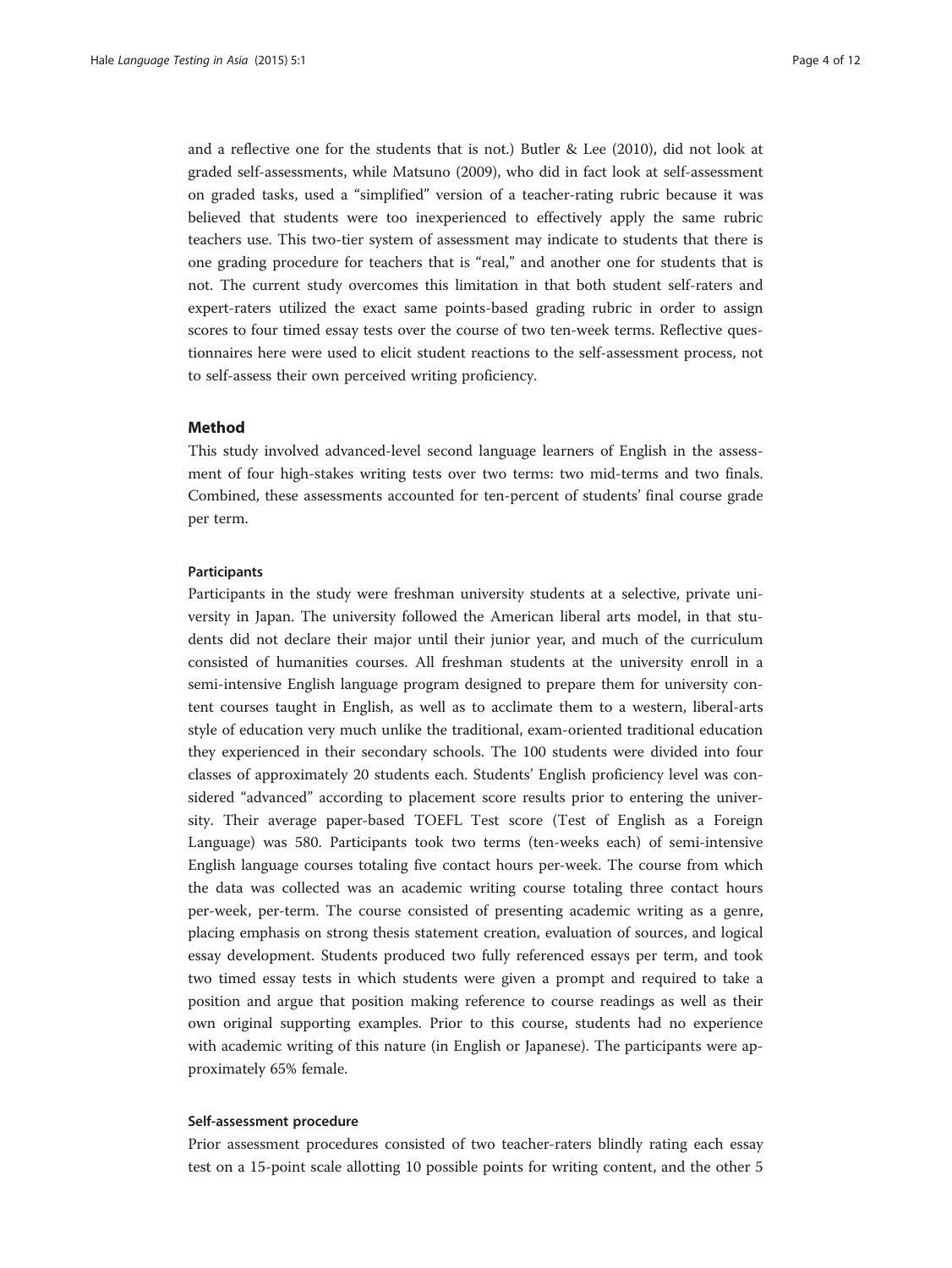for mechanics (see Table 1). Teachers were expected to be within two points in their assessment, and the scores were then summed for a total possible score of 30. When teachers were three or more points apart, a third teacher-rater was called and the two closest scores (within two points) were kept. Prior to assessing the tests, teachers engaged in a "norming session" with all other teacher-raters in which several example essays were presented and discussed. Teachers discussed their ratings for the tests and negotiated in order to fall within the necessary two-point range. When consistency was reached, teachers each took 40 tests to rate individually, placing their scores on a separate paper. They then exchanged the tests with another teacher to rate who could not see the first rater's score. After completing their rating, the second rater gave the tests to a testing coordinator who examined the tests to determine how many third ratings were needed. Historically, the inter-rater reliability among teacher raters has been 80% or greater, which is widely considered the acceptable minimum for achieving inter-rater reliability on written assessments.

For this research project, the second rater was substituted by the actual student who wrote the essay test. All other aspects of the procedures remained the same. Prior to students assessing their own tests, they conducted a norming session with their classroom teacher on selected tests the teachers viewed as beingexemplars of exceptionally well-written test responses (after securing permission from the students who produced the tests and removing their names). This norming session lasted for one class period, and the students assessed their own tests at the end of the class session. This norming session also included a rationale for self-assessment given by the classroom teacher which included the notion of an "academic community" and reiteration of the principles of a college education (Boud [1990](#page-11-0), [2000,](#page-11-0) Boud and Brew [1995](#page-11-0)). The four essay-test prompts were based on course readings where students were expected to apply concepts from the readings to a real-world problem (see Table 1 for example essay prompt).

| Quality of understanding & response                                                                                         | Writing                                                                                                                                          |     |
|-----------------------------------------------------------------------------------------------------------------------------|--------------------------------------------------------------------------------------------------------------------------------------------------|-----|
| 9-10 Strong understanding of core concepts, and<br>strong, well-developed support for your opinion.                         | 4-5 Strong paragraph unity and coherence with<br>topic sentences (including key words from prompt)<br>and transitions.                           |     |
| <b>7-8</b> Satisfactory understanding of core concepts,<br>with good development and support for your<br>opinion.           | <b>3</b> Minor problems with paragraph unity or<br>coherence such as topic sentences or transitions or<br>minor grammar or word choice errors.   |     |
| <b>5-6</b> Basic understanding of core concepts and<br>basic development and support for your opinion.                      | 2 Some problems with paragraph unity or<br>coherence such as topic sentences or transitions or<br>minor grammar or word choice errors.           |     |
| <b>3-4</b> Only partial understanding of core concepts<br>and much more development and support<br>needed for your opinion. | <b>1</b> Major problems with paragraph unity and<br>coherence, lack of topic sentences or transitions<br>and many grammar or word choice errors. |     |
| <b>0-2</b> Little or no understanding of core concepts<br>with little or no development or support for your<br>opinion.     | <b>0</b> Little or no paragraph unity or coherence and<br>pervasive grammar or word choice errors.                                               |     |
| First Rater (Teacher) /10                                                                                                   | First Rater (Teacher) /5                                                                                                                         | /15 |
| Second Rater (Student) /10                                                                                                  | Second Rater (Student) /5                                                                                                                        | /15 |
| Third Rater (If needed) /10                                                                                                 | Third Rater (If needed) /5                                                                                                                       | /15 |
| Final Score /20                                                                                                             | Final Score /10                                                                                                                                  | /30 |

#### Table 1 Test prompt and scoring rubric

Prompt: What ethical theory do you think could best be applied to guide decision making for an issue related to either race or gender?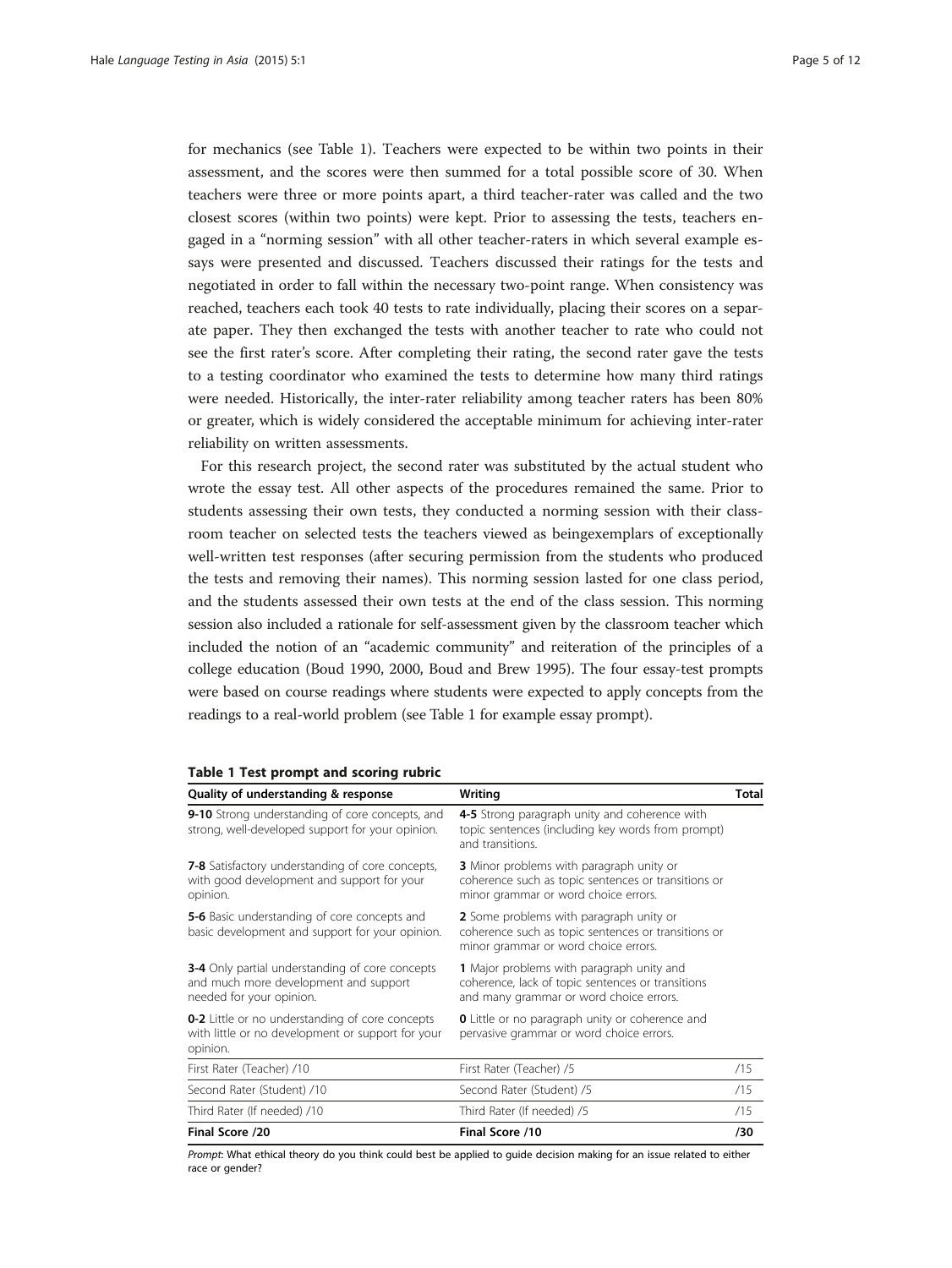#### Data collection

Data collection followed an inductive qualitative design (Creswell, [2009;](#page-11-0) Thomas, [2006](#page-11-0)). Following the fourth treatment, students were asked to take an online, anonymous questionnaire designed to elicit reactions to and impressions of the self-assessment procedure (see Figure [1](#page-6-0)). Of the 100 students in the study, 85 responded to the survey (85% response rate). Questionnaire items contained both closed (Likert-type) and open-ended questions where students could write as much as they wished about a particular prompt. The focus of this study is the responses to the open-ended questions asking, 1) "What was your overall impression of self-assessment?" And 2) "Did you find any value in it?" Data collection followed the general inductive approach to qualitative research, that is, "although the findings are influenced by the evaluation objectives or questions outlined by the researcher, the findings arise directly from the analysis of the raw data, not from a priori expectations or models" (Thomas, [2006](#page-11-0), p. 269). Responses were analyzed and coded inductively (Thomas, [2006\)](#page-11-0) using the qualitative coding software HyperRESEARCH version 3.0. Themes were then generated from the initial codes and these themes were used to inform the findings (Saldaña, [2009](#page-11-0)). It was hoped that responses to the questionnaire would add insights into how students perceived the activity and whether it should be continued, altered, or abandoned (see Figure [1](#page-6-0)).

#### Research question

The following research question framed the analysis of data: How do students at one Japanese university perceive the effectiveness of self-assessment on high-stakes writing tests?

#### Results

Inductive coding of student statements on the open-ended questions asking them to share their impressions of the self-assessment activity revealed three salient themes: 1) Objectivity, 2) Responsibility and 3) Trust.

#### **Objectivity**

The most prevalent codes in the data transcripts were terms associated with the notion of objectivity. Students indicated that participating in their own assessment led to a greater objective awareness of their own writing in relation to expert raters and the grading rubric. Patri [\(2002\)](#page-11-0) makes reference to the importance of objectivity in student ratings by stressing that when "learners are placed in a situation where they can access information on the quality and level of their own performances, or those of their peers, then it is possible to clarify their own understandings of the assessment criteria and, more importantly, what is required of them" (p. 111). Students made comments such as, "It was a good experience for me because it enabled me to participate in grading and evaluate my answer objectively."

Some students made explicit reference to aligning their assessments with the expectations of teachers: "With self-assessment, I could see what the teachers are looking for in the essay. Of course, there are rubrics for the essays and teachers say what they are looking for in the test, but with self-assessment I can see more precisely about what is required." Another wrote how he or she could "improve my answers on next test or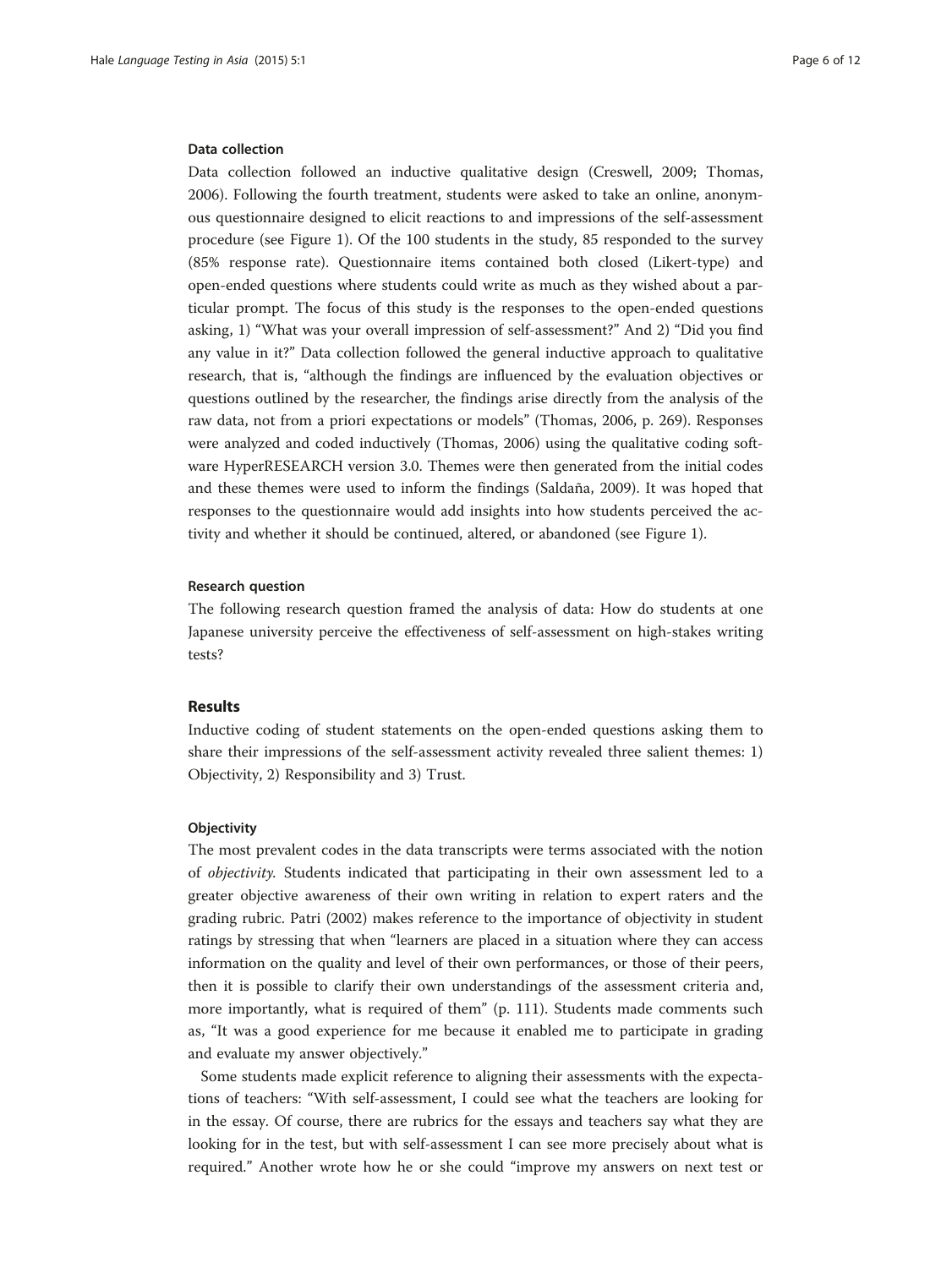<span id="page-6-0"></span>

| The questionnaire consisted of the following items, with 9 and 10 comprising the open-ended                                                                                           |
|---------------------------------------------------------------------------------------------------------------------------------------------------------------------------------------|
| questions from which the data was compiled:                                                                                                                                           |
| 1. What was your feeling about being a rater on your own exam?                                                                                                                        |
| a. Liked it                                                                                                                                                                           |
| b. Did not like it                                                                                                                                                                    |
| c. No opinion                                                                                                                                                                         |
| 2. Do you think the resulting grade was a fair assessment of your learning?                                                                                                           |
| a. Yes                                                                                                                                                                                |
| b. No                                                                                                                                                                                 |
| c. Not sure                                                                                                                                                                           |
| 3. Do you agree that part of a student's responsibility in an academic community is to be                                                                                             |
| involved in assessment (grading)?                                                                                                                                                     |
| a. Yes                                                                                                                                                                                |
| b. No                                                                                                                                                                                 |
| c. Not sure                                                                                                                                                                           |
| 4. What do you think would be the most valuable in determining grades?                                                                                                                |
| a. Self-assessment                                                                                                                                                                    |
| b. Peer-assessment                                                                                                                                                                    |
| c. Combination of self and peer-assessment                                                                                                                                            |
| d. Teachers should determine grades alone                                                                                                                                             |
| 5. Would you like the opportunity to take part in your own assessment (grading) in the                                                                                                |
| future?                                                                                                                                                                               |
| a. Yes                                                                                                                                                                                |
| b. No                                                                                                                                                                                 |
| c. Not sure                                                                                                                                                                           |
| d. Other (please explain)                                                                                                                                                             |
| 6. The assessment practice (norming session) with sample essay tests was helpful (rate from                                                                                           |
| 1-5, where 5 is very helpful).                                                                                                                                                        |
| 7. The explanation of the rationale for self-assessment in a liberal arts community by the                                                                                            |
| teacher was helpful (rate from 1-5, where 5 is very helpful).                                                                                                                         |
| 8. Consulting with my classmates and teacher on the criteria prior to assessing my test was                                                                                           |
| helpful (rate from 1-5, where 5 is very helpful).                                                                                                                                     |
| 9. Give your overall impression of the self-assessment activity, including ideas for                                                                                                  |
| improving it, or reasons for ending it. Please explain.                                                                                                                               |
| 10. Did you find value in participating in self-assessment? Please explain.<br><b>Figure 1 Questionnaire items.</b> The questionnaire consisted of the following items, with 9 and 10 |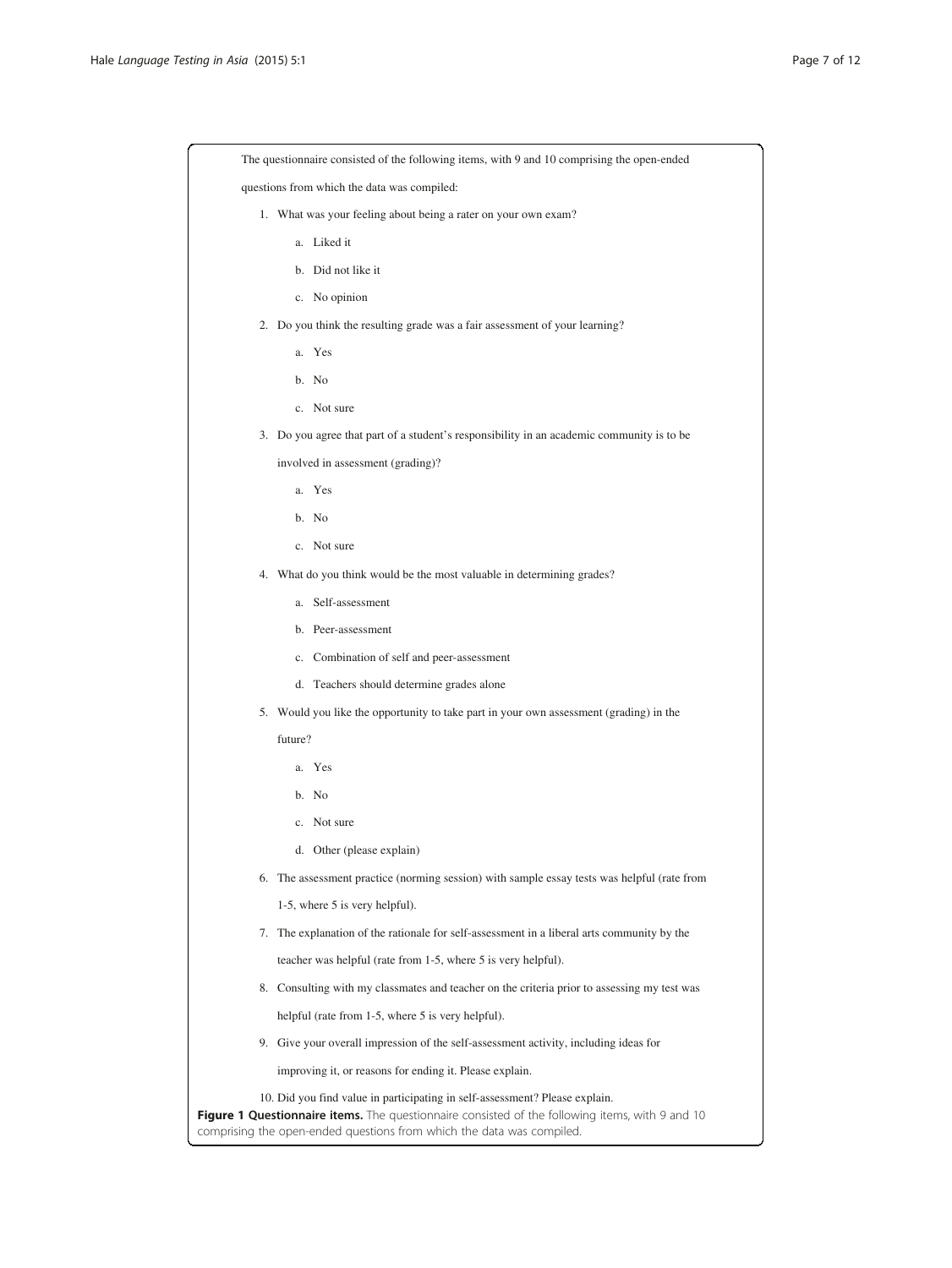essays because I know what the teachers are asking me to do in the test." Another concurred, saying that through self-assessment, "students will be made to consider how teachers would grade their works and that would lead students to see their works from teachers' point of view objectively."

Several students made connections between enhanced objectivity and improving their writing for future tests. One student claimed, "I saw my essays from a different point of view and could have the time to determine what exactly I had done wrong and use the knowledge for my next essay. I felt that my essays became more logical and critical." Another referred to this metacognitive awareness-raising by saying that "this selfscoring activity is useful to know my own ability and to not make the same mistakes on the next test."

Still other students made reference to the applicability of enhanced objectivity to other areas of their lives. They highlighted the wider applicability to the skills acquired through self-assessment making statements such as these:

I think the self-assessment activity plays a valuable role in my life after I graduate. In real life, no one would provide us any assessment. We have to objectively figure out what is being asked, what the problem is, and how can we fix it. That kind of practice should be done in university and self-assessment is one of the best ways to create that skill.

#### And:

From the Self-Assessment activity, I learned to critically read my own paper from the reader's point of view. This technique can be applied to anything from daily life activities to academic activities. Self-Assessment activity allows students to look at themselves from different perspectives and spot flaws and weakness.

#### Responsibility

In line with Harris ([1997](#page-11-0)), who stated that "self-assessment can help to make learners more active, to realize that they have the ultimate responsibility for learning" (p, 13), and Boud ([1990](#page-11-0)) who claimed that the "common goal of higher education [is] that students should become autonomous learners who can take responsibility for their learning" (p. 104), the second most salient theme to emerge from the transcript data was that of responsibility. Students continually made comments that indicated they were cognizant of the added responsibility they were given as graders of their own work. This statement by one student was representative of many: "I think it was a good idea to grade our own exams because by doing that, I felt I was totally responsible for my work."

Many students made direct reference to teachers in their comments relating to responsibility. Some believed that the act of handing in a test or assignment acted as a cognitive ending to the assignment, whereas under the self-assessment process, they acutely felt the added responsibility required of them. One stated: "Just depending on the grades by teachers makes me feel like it's not my own exam." Another concurred saying that with self-assessment, students "won't finish the test and say, 'Oh that's it I have nothing to worry about now- it's up to teachers' but instead think back on what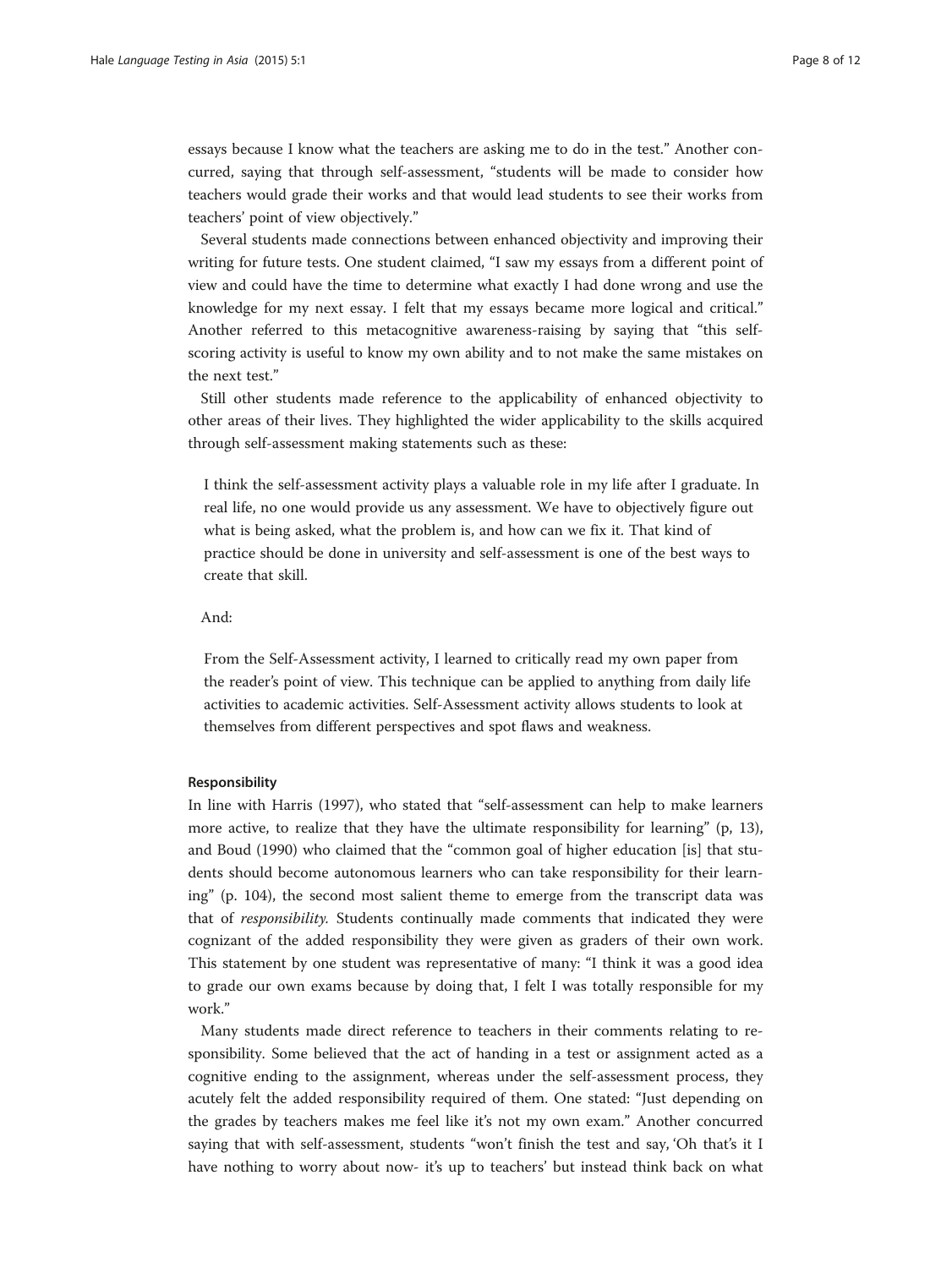they've written." Another also made reference to a lack of finality: "Checking my own paper made me realize that the learning process doesn't just stop when we finish our [tests] and hand them in." One student stated that the experience had profound effects on how she or he viewed grading:

Self-assessment completely changed my attitude toward my assignments. I used to consider my work was done when I had submitted the assignment. However, I realized that being involved in the grading process, and understanding the reason for why the grade I was given are absolutely my responsibility.

Another student said that, after participating in the grading process, he or she found it quite natural as students are most familiar with their own work and their abilities:

It was surprising to know that we had to grade ourselves, but when I took part in it, I felt it was quite reasonable. Since you know how much effort you put in and the ability of your English writing skills, you actually are the one who knows what is the suitable grade for your piece of work. Also, you are not grading it by yourself so you won't always put a high score for your work. Knowing that your teacher will also give a grade, you are likely to be more honest, and you would be more responsible for what you have handed in.

#### **Trust**

Battistich et al. ([1997\)](#page-11-0) found that "mutual trust seems to be characteristic of schools that are felt to be communities" and that a "sense of community among students was strongly correlated with student achievement and inductive reasoning skill" (p. 143). Likewise, Raider-Roth [\(2005\)](#page-11-0) advocates for educators to create "an environment where trust can prevail" (p. 30) and cautions that for students "to develop trustworthy knowledge, they must learn in the context of trustworthy relationships" (p. 18). In other words, for students to trust their own knowledge as well as their teachers, they need to feel trusted by their teachers to be ratified members of their learning community.

The students in this study made several references to the notion of trust. One student echoed many saying that "the self-assessment activity made a lot of sense after acknowledging our responsibilities in our academic community. I felt trusted by the teachers, knowing that they were letting us grade our own tests." Another expressed her or his feelings of mental confusion at first, as she or he had never been a part of assessment before: "I was confused because this was my first experience with self-assessment. However, I was happy to know teachers trust us. Having responsibility for my grade made me study harder for the next exam." This comment also underscores the fact that when students feel trusted by their teachers, it has a concomitant effect on their sense of responsibility.

This sense of trust was not limited only to feeling trusted by teachers, but also to feelings of some students trusting their own judgment. One student highlights this, at first being skeptical of the notion that students can be trusted to assess themselves, yet comes to the conclusion that students are in fact trustworthy:

The idea of self-assessment was totally new to me and I was suspicious if it works effectively because I did not trust in students' ability to justly assess themselves. Now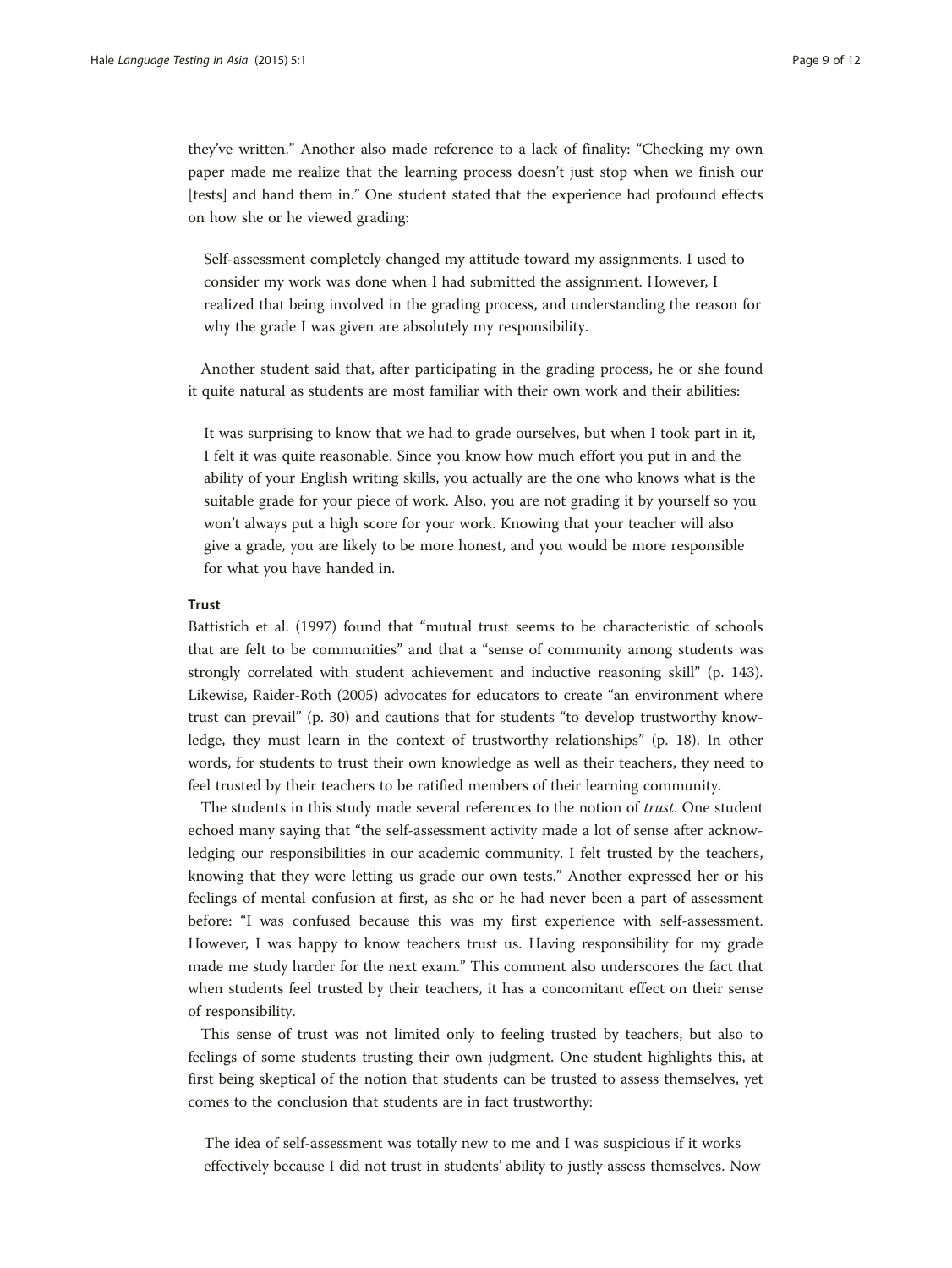I think differently because it did work successfully. I was happy when I realized that my grading sense became a little closer to teachers each time.

Some students made comments indicating that the activity raised their awareness of the importance of feeling trusted, and began to wonder why other areas of the university did not employ a similar system. This student made reference to the discrepancy between feeling trusted in one area of the university (the courses where self-assessment was employed), and not others:

Overall I understood the reason why self-assessment is important and why we shouldn't just have the teachers grade our essay tests. Then it made me wonder about the other tests. If this way of marking tests is going to be used in English class, could other tests besides English change as well? Actually I thought they should because they are all within this academic community. Otherwise it would be weird to have this way of rating in only one area of study.

#### **Discussion**

The themes found in the transcript data fit well with the academic environment some faculty at this Japanese liberal arts university are trying to create: one in which students feel trusted and respected enough to be part of the formal assessment process, and responsible enough to look at their writing objectively. Clearly, as some students indicated, this feature needs to be expanded to other areas of the university community, though convincing disparate departments, many still following the tradition of teachercentered, knowledge transference, will be a challenge.

Unlike Matsuno [\(2009](#page-11-0)) who found self-assessment to be of "limited utility as part of formal assessment" (p. 1), it is posited here, on the contrary, that the "utility" lies not in a student's ability to assess themselves with great accuracy, but rather in the concomitant socio- and metacognative benefits they experience as a result of the activity. Though accuracy is of course important in the longer term, and having the narrow two-point inter-rater threshold acts as a check for student-initiated "grade inflation." In addition, unlike previous research into self-assessment, the students in this study tended to over-rate themselves. Further research needs to be conducted to determine if the high-stakes nature of the assessments influenced how students self-assessed their performance.

In a university setting, where critical thought and self-exploration are fundamental educative outcomes, self-assessment of essay tests fits perfectly within the ethos of higher-order thinking skills the university attempts to foster in its students. Some student comments indicated that they seemed to suffer "cognitive dissonance" (Song et al. [2007](#page-11-0)) when initially asked to participate in the formal assessment process, and their reactions were somewhat reluctant. However, it is reasonable to expect student "buy in" to increase with further self-assessment tasks. Anecdotally, this view is supported by a Likert-type prompt on the questionnaire asking if students believed their resulting grades to be "a fair assessment of their learning" which garnered 65% agreement after the first assessment (with many students answering "I'm not sure"), and 85% by the fourth. This suggests that while some students are still more comfortable with teachers being the sole assessors, the longer students are exposed to self-assessment, the stronger the "buy-in" becomes.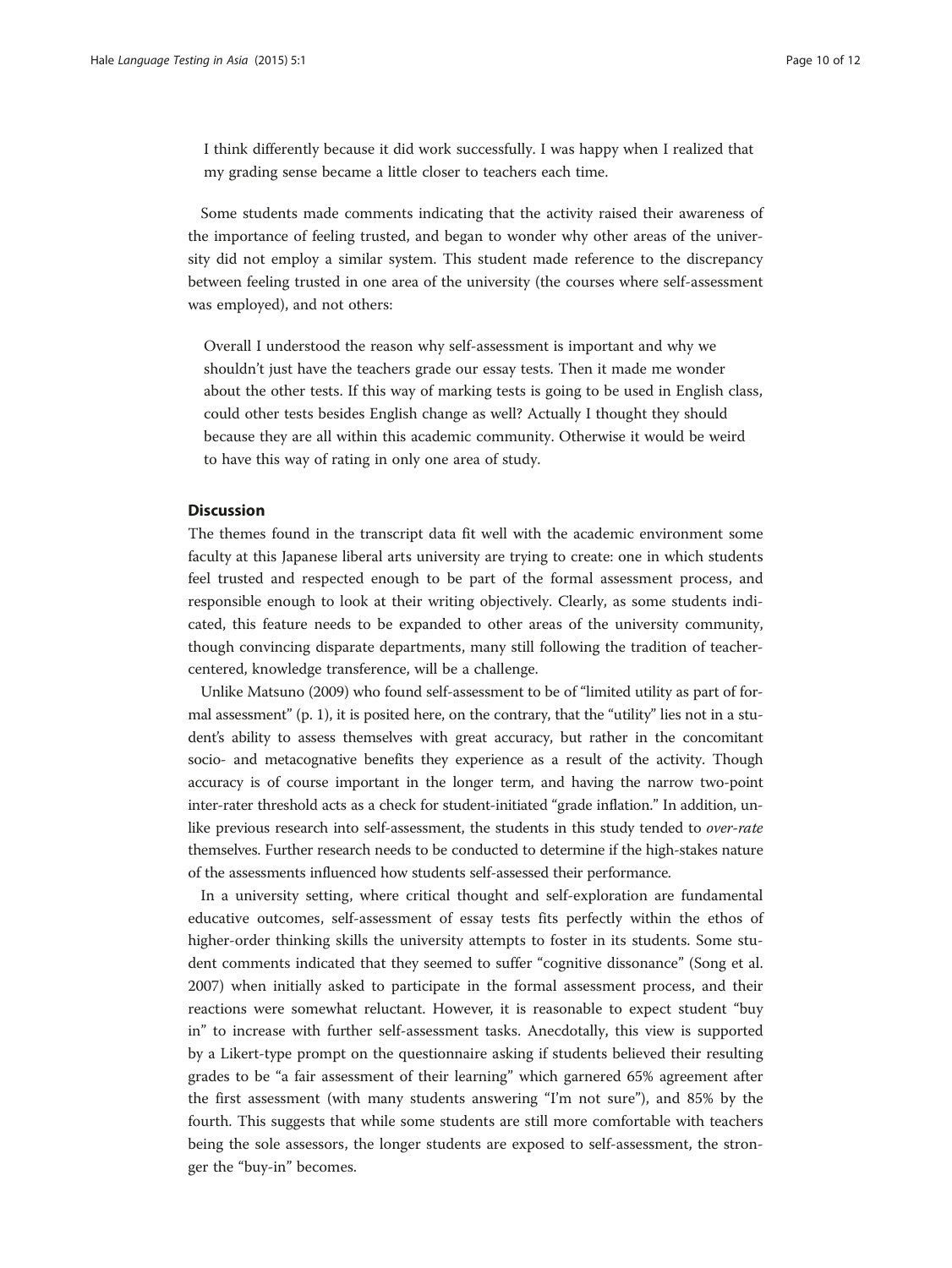Perhaps most important to educators considering implementing self-assessment is making the case for it even if the quantitative results initially indicate it is not particularly effective in terms of student-teacher evaluation agreement. In fact, it is quite unreasonable to expect students to perform on par with trained raters after only limited experience, and sustained exposure to the practice, including training, is paramount to success (McDonald & Boud, [2003\)](#page-11-0). Within the context of a university, engaging students in their academic community cannot be more enhanced than by inviting them to contribute to perhaps the most important artifact associated with their academic work: grades. Being situated in East Asia, where teacher-centered learning is still the overwhelming norm, making the case for student participation will not be without challenges. If, however, the aim of university educators is to promote student selfawareness and inclusion in a democratic community of practice, then showing students are respected and trusted enough to be a part of their own learning assessment can only enhance these aims. In fact, these aims are not inconsistent with the broader aims of higher education in Japan; rather, self-assessment on high-stakes testing is, as of yet, an under-utilized means for achieving them.

#### Conclusions

As with any study, there are certainly limitations in the present study beyond its limited scope. In particular is the fact that student autonomy was not fully respected (in that students were not party to the creation of the criteria for the assessment, and instead followed a teacher-created rating rubric). However, students first need to be aware of what constitutes proficiency in the domain before they can be expected to recognize deficiencies in it. This is especially true of academic, argumentative writing in English, a genre of writing with which students coming from the Japanese secondary school system are not familiar. When students have internalized the particular features embedded in the genre, it is conceivable that they could be given more autonomy in devising criteria for assessing it (including assessing logical essay development, critical thinking, and quality of supporting claims). This is certainly an area for further research, particularly in relation to high-stakes testing. In addition, quantitative analysis of intra-rater reliability, inter-rater reliability and correlation with expert raters should be evaluated in order to determine if the student perceptions of the task matched with their actual ratings. While this study has shown that students could value the process of selfassessment, accuracy is undeniable important as well, as the preponderance of research in this area focuses on this aspect. Though the focus of this study was on the perceptions of students as members of an academic community, further research is needed to determine the extent to which the value participants found in the process correlates with their accuracy as raters.

As Boud implores us, the learning aims of higher education need to be represented in the assessment mechanisms we employ (Boud & Brew, [1995;](#page-11-0) Boud, [1990](#page-11-0), [2000](#page-11-0)). The teaching of academic writing is unique in that it can help students recognize flawed arguments, deficiencies in logic, as well as enhance students' own critical thinking development—all important to productive, engaged members of a democratic society. As the findings of this limited study indicate, when students are invited to participate in the formal, summative assessment of their own writing, the metacognitive gains they experience are directly applicable to life beyond the course and even the university. In